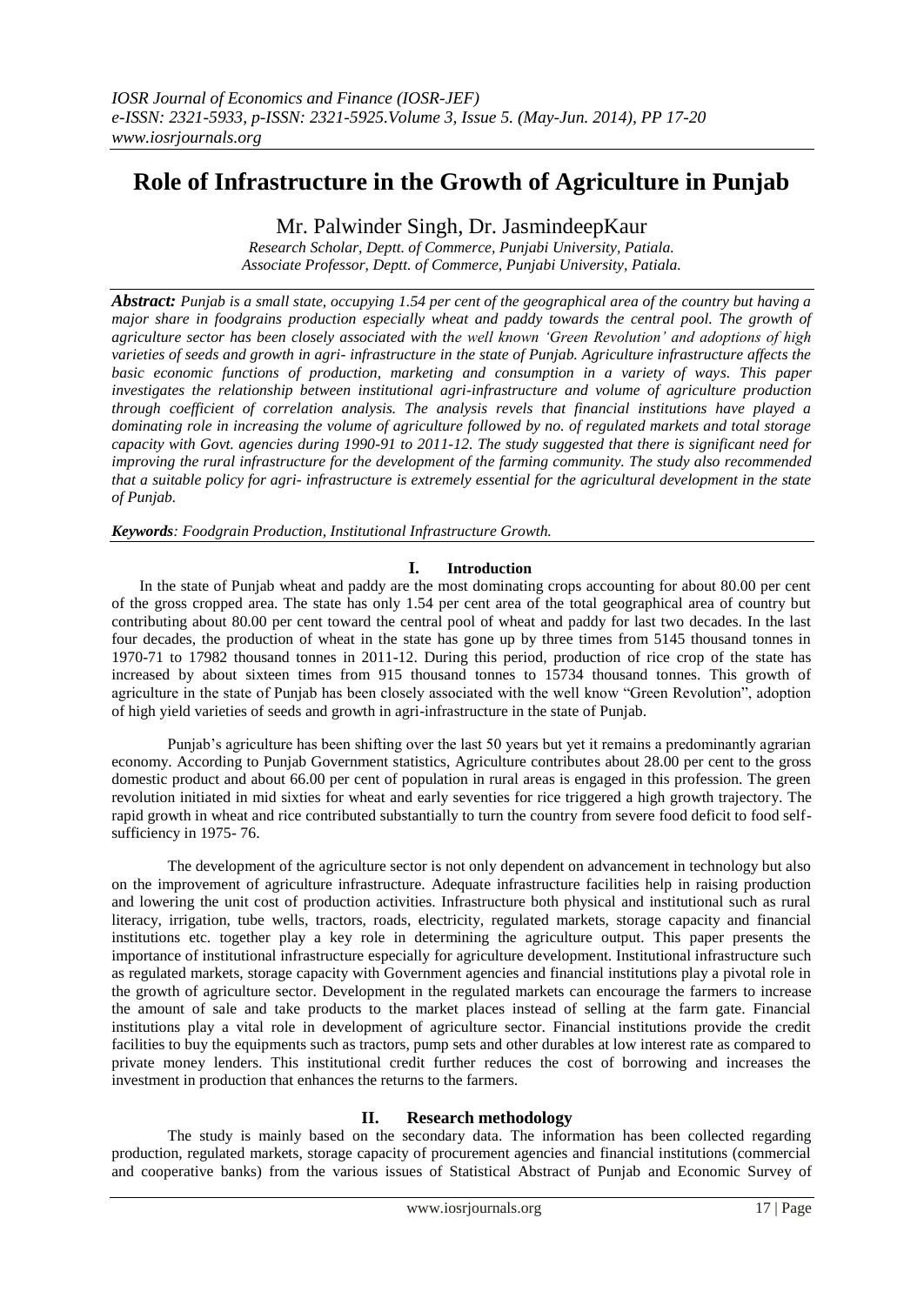Punjab. Various statistical tools have been used for the analysis of data such as exponential growth rate, coefficient of correlation and inter-correlation matrix. The study covers the period of 1990-91 to 2011-12.

### **III. Results and discussions**

The agriculture output is determined by the number of factors related to institutional infrastructure. Due to the data constraints, five factors have been taken for the analysis.

- i. No. of regulated markets in the state of Punjab.
- ii. Total storage capacity in Punjab.
- iii. No. of Commercial banks in Punjab.
- iv. No. of Cooperative banks in Punjab.
- v. Output/ production of wheat and paddy which is dependent variables in this analysis.

The exponential growth rate (EGR) of production and market arrival of wheat and paddy crop has been presented in table 1. During the last two decades (1990-91 to 2011-12) production and market arrivals of wheat crop increased in the state and recorded 1.35 and 2.79 per cent exponential growth rate. The results revealed that the exponential growth in production of wheat was 2.58 per cent during 1990-91 to 2000-01. However, during the subsequent decade, the exponential growth in production of wheat decreased and was recorded just 0.24 per cent. Similarly, the exponential growth in market arrival of wheat was more pronounced in 1991-91 to 2000-01 as compared to the subsequent decade.

The result revealed that there was tremendous growth in production and market arrivals of paddy crop during 1990-91 to 2011-12. Data shows that the exponential growth rate in production and market arrivals has recorded 2.38 and 2.82 per cent respectively during 1990-91 to 2000-01. During the subsequent decade, growth rate in production of paddy crop increased which is recorded 2.59 per cent but market arrivals of paddy declined and recorded 2.05 per cent.

| Table 1. Exponential growth rate of wheat and paudy production |                 |                    |                    |                    |  |  |  |
|----------------------------------------------------------------|-----------------|--------------------|--------------------|--------------------|--|--|--|
| Year                                                           |                 | 1990-91 to 2000-01 | 2001-02 to 2009-10 | 1990-91 to 2011-12 |  |  |  |
| Wheat                                                          | Production      | 2.58               | 0.24               | 1.35               |  |  |  |
|                                                                | Market arrivals | 0.63               | $-0.21$            | 2.79               |  |  |  |
| Paddy                                                          | Production      | 2.38               | 2.59               | 2.60               |  |  |  |
|                                                                | Market arrivals | 2.82               | 2.05               | 3.07               |  |  |  |

**Table 1: Exponential growth rate of wheat and paddy production**

In table 2, data indicates that all the indicators related to agriculture infrastructure were positively associated with each other to determine the agriculture production. Data further shows that no. of regulated markets, total storage capacity, no. of commercial banks, and no. of cooperatives banks were positively associated to each other to enhance the agriculture production. Out of the four indicators only no. of commercial banks is significantly correlated with remaining three indicators. .

**Table 2: Inter Correlation Matrix of Institutional Agri-Infrastructure**

|              | .<br>.               | .         | ___<br>.<br>. | ___                                    |
|--------------|----------------------|-----------|---------------|----------------------------------------|
|              | .                    | T7A       | T72           | <b>TTA</b>                             |
| T71          |                      | 0.263     | $0.913***$    |                                        |
| $\mathbf{V}$ |                      |           | 0.426         | $0.376$<br>$0.811^{**}$<br>$0.535^{*}$ |
| T72<br>V S   | $0.263$<br>$0.913**$ | $0.426^*$ |               | u.jjj                                  |
| V4           | 0.376                | U.OI J    | 0.535         |                                        |
| $-2$         |                      |           |               |                                        |

*\*\* Correlation is significant at the 0.01 level (2-tailed)*

*\* Correlation is significant at the 0.05 level (2-tailed)*

*V1: no of regulated markets; V2: total storage capacity with procurement agencies; V3: no. of commercial banks; V4: no. of cooperative banks in Punjab.*

Table 3 shows that all the indicators relating to agriculture infrastructure were individually positively correlated with production of wheat and paddy. Data shows that financial institutions (both commercial banks and cooperatives banks) were strongly correlated with production of wheat and paddy. It was noticed that coefficient of correlation of no. of commercial banks with production of wheat crop was recorded higher  $(r = 0.84)$ followed by no. cooperatives banks (r = 0.78), regulated markets (r = 0.76) and total storage capacity (r = 0.58). The results reveal that no. of commercial banks and paddy production recorded strong correlation ( $r = 0.85$ )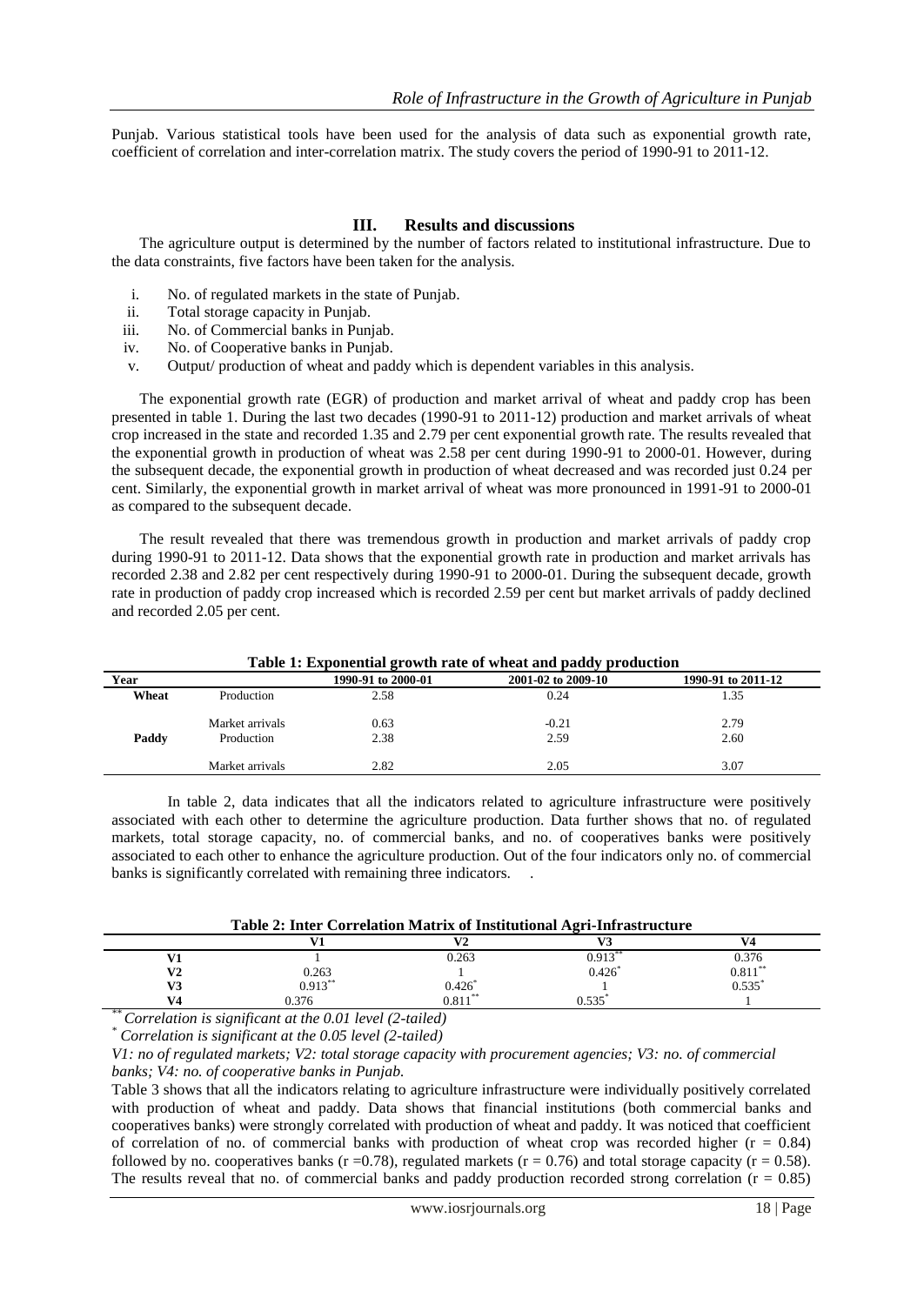followed by cooperative banks ( $r = 0.73$ ), no. of regulated markets (0.67) and total storage capacity ( $r = 0.55$ ). It has been judged through the value of coefficient of correlation that agriculture infrastructure indicators have positive role to determine the production of wheat and paddy crop.

|                             |  |  |  | Table3: Correlation coefficient between agriculture production and the indicators underinstitutional |  |
|-----------------------------|--|--|--|------------------------------------------------------------------------------------------------------|--|
| agriculture infrastructure. |  |  |  |                                                                                                      |  |

| agricatente mirabel aceare.            |       |           |                                         |
|----------------------------------------|-------|-----------|-----------------------------------------|
| <b>Correlation coefficient between</b> |       |           | <b>Value Of Correlation Coefficient</b> |
| infrastructure and production of wheat |       |           |                                         |
| and paddy                              | Wheat | Paddy     |                                         |
| <b>R01</b>                             |       | $0.762**$ | $0.666**$                               |
| <b>R02</b>                             |       | $0.578**$ | $0.548**$                               |
| R <sub>03</sub>                        |       | $0.843**$ | $0.849**$                               |
| <b>R04</b>                             |       | $0.782**$ | $0.734**$                               |

*\*\* Correlation is significant at the 0.01 level (2 tailed)*

*R01: coefficient of correlation between regulated markets and Production of wheat; R02: coefficient of correlation between storage capacity and production of wheat; R03 coefficient of correlation between number of commercial banks and production of banks; R04 coefficient of correlation between number of cooperative banks and production of wheat*

#### **IV. Findings**

From the above discussion it was evident that indicators relating to institutional agri- infrastructure associate to determined the agriculture production in the state of Punjab. This clarifies that institutional agriinfrastructure plays a very supportive role in determining agriculture production in the state of Punjab.

- $\triangleright$  The manifold increase in the production of wheat and paddy crops might not have been achieved without the successful development of infrastructure in agriculture sector. Over the period of time it has been seen from the results that the exponential growth rate in production and market arrivals of wheat have been recorded 1.35 per cent and 2.79 per cent respectively. During the decade (1990-91 to 2000- 01), the production and markets arrivals of wheat increased with 2.58 per cent and 0.68 per cent exponential growth rate respectively and exponential growth rate of production and markets arrivals was stagnant during 2001-02 to 2009-10, recorded exponential growth rate just 0.24 per cent and -0.21 per cent respectively.
- $\triangleright$  The results revels that there was tremendous growth in production in market arrivals of paddy crop that was recorded at 2.60 per cent and 3.07 per cent exponential growth rate respectively over the period of time.
- All the indicators related to agriculture infrastructure were positively associated with each other. All these indicators were also individually positively associated with production of wheat and paddy. It was noticed that coefficient of correlation of no. of commercial banks with production of wheat and paddy crop recoded strong correlation followed by cooperative banks, regulated market and total storage capacity.

 $\blacktriangleright$ 

## **V. Conclusions and suggestions**

The study has established strong relationship between institutional agri-infrastructure and volume of agriculture production. The analysis carried relationship between institutional agri-infrastructure indicators and the volume of agriculture production showed that all four infrastructure indicators (no. of regulated markets, total storage capacity with Govt. agencies, no. of commercial banks and no. of cooperative banks) has significantly influenced the volume of agriculture production. Data shows that the impact of institutional agriinfrastructure indicators on the volume of agriculture production appeared to have increased over the time period. Correlation analysis revealed that financial institutions plays a dominating role in increasing the volume of agriculture production followed by no. of regulated markets and total storage capacity with Govt. agencies during 1990-91-2011-12. The study suggested that there is significant need for improving the rural infrastructure for the development of the farming community. The study recommended that a suitable policy for agriinfrastructure is extremely essential for the agricultural development in the state of Punjab. This will support all the sectors of the people in a society and leads to development of agriculture, raise standard of living for the farming communities. The following suggestion will go a long way to bring improvement in this regard:-

- It is required to increase the public investment in these critical areas of agri-infrastructure, especially agriculture depends on it.
- $\triangleright$  There is a need to further increase the facilities of agri-infrastructure by emphasizing on qualities.